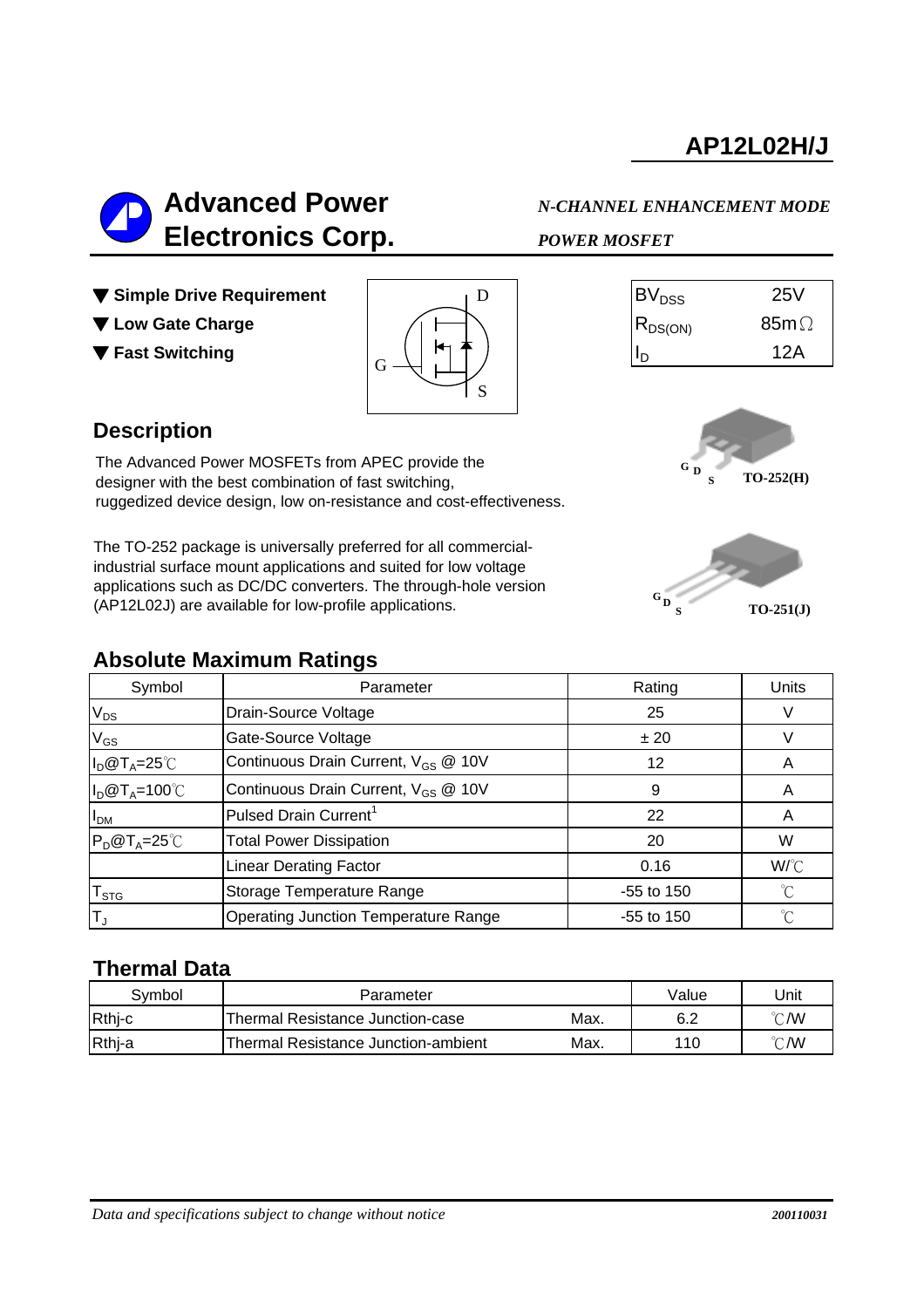

## **Electrical Characteristics@Tj =25<sup>o</sup> C(unless otherwise specified)**

| Symbol                                                     | Parameter                                                                       | <b>Test Conditions</b>                                   | Min.           | Typ.  | Max. | Units     |
|------------------------------------------------------------|---------------------------------------------------------------------------------|----------------------------------------------------------|----------------|-------|------|-----------|
| $BV_{DSS}$                                                 | Drain-Source Breakdown Voltage                                                  | V <sub>GS</sub> =0V, I <sub>D</sub> =250uA               | 25             |       |      | $\vee$    |
| $\triangle$ BV <sub>DSS</sub> / $\triangle$ T <sub>i</sub> | Breakdown Voltage Temperature Coefficient Reference to 25℃, I <sub>D</sub> =1mA |                                                          | $\blacksquare$ | 0.024 | ä,   | V/°C      |
| $R_{DS(ON)}$                                               | <b>Static Drain-Source On-Resistance</b>                                        | $V_{GS}$ =10V, $I_D$ =6A                                 | $\blacksquare$ |       | 85   | $m\Omega$ |
|                                                            |                                                                                 | $V_{GS} = 4.5V, I_D = 4A$                                | ۰              | ٠     | 180  | $m\Omega$ |
| $V_{GS$                                                    | Gate Threshold Voltage                                                          | V <sub>DS</sub> =V <sub>GS</sub> , I <sub>D</sub> =250uA | 1              |       | 3    | $\vee$    |
| $g_{\rm fs}$                                               | <b>Forward Transconductance</b>                                                 | $V_{DS}$ =10V, $I_D$ =6A                                 | ٠              | 5.2   |      | S         |
| $I_{DSS}$                                                  | Drain-Source Leakage Current (T <sub>i</sub> =25°C)                             | $V_{DS}$ =25V, $V_{GS}$ =0V                              |                |       | 1    | uA        |
|                                                            | Drain-Source Leakage Current (T <sub>i</sub> =150°C)                            | $V_{DS}$ =20V, $V_{GS}$ =0V                              |                |       | 25   | uA        |
| $I_{GSS}$                                                  | Gate-Source Leakage                                                             | $V_{GS}$ = ± 20V                                         |                |       | ±100 | nA        |
| $\mathsf{Q}_{\mathsf{g}}$                                  | Total Gate Charge <sup>2</sup>                                                  | $ID=6A$                                                  | ۰              | 3.5   |      | nС        |
| $Q_{gs}$                                                   | Gate-Source Charge                                                              | $V_{DS} = 20V$                                           |                |       |      | nC        |
| $Q_{\underline{gd}}$                                       | Gate-Drain ("Miller") Charge                                                    | $V_{GS} = 5V$                                            |                | 2.3   |      | nC        |
| $t_{d(on)}$                                                | Turn-on Delay Time <sup>2</sup>                                                 | $V_{DS} = 15V$                                           |                | 4.8   |      | ns        |
|                                                            | <b>Rise Time</b>                                                                | $ID=6A$                                                  | $\blacksquare$ | 15.9  |      | ns        |
| $t_{d(off)}$                                               | Turn-off Delay Time                                                             | $R_G = 3.3 \Omega$ , $V_{GS} = 10V$                      | ۰              | 10.4  |      | ns        |
| $t_f$                                                      | <b>Fall Time</b>                                                                | $R_p = 2.5 \Omega$                                       | ٠              | 2.7   |      | ns        |
| $C_{\text{iss}}$                                           | Input Capacitance                                                               | $V_{GS} = 0V$                                            | ۰              | 105   |      | pF        |
| $C_{\rm oss}$                                              | <b>Output Capacitance</b>                                                       | $V_{DS} = 25V$                                           |                | 70    |      | pF        |
| $C_{\text{rss}}$                                           | Reverse Transfer Capacitance                                                    | $f=1.0MHz$                                               |                | 30    |      | pF        |

## **Source-Drain Diode**

| Symbol          | Parameter                              | <b>Test Conditions</b>                                        | Min. | Typ. | Max. | Units |
|-----------------|----------------------------------------|---------------------------------------------------------------|------|------|------|-------|
| Ιs              | Continuous Source Current (Body Diode) | $V_p = V_g = 0V$ , $V_s = 1.2V$                               |      |      | 12   | А     |
| $I_{\text{SM}}$ | Pulsed Source Current (Body Diode)     |                                                               |      |      | 22   |       |
| $V_{SD}$        | Forward On Voltage <sup>2</sup>        | $T_i = 25^\circ C$ , I <sub>S</sub> =12A, V <sub>GS</sub> =0V |      |      | 1.2  |       |

### **Notes:**

1.Pulse width limited by safe operating area.

2.Pulse width  $\leq$  300us, duty cycle  $\leq$  2%.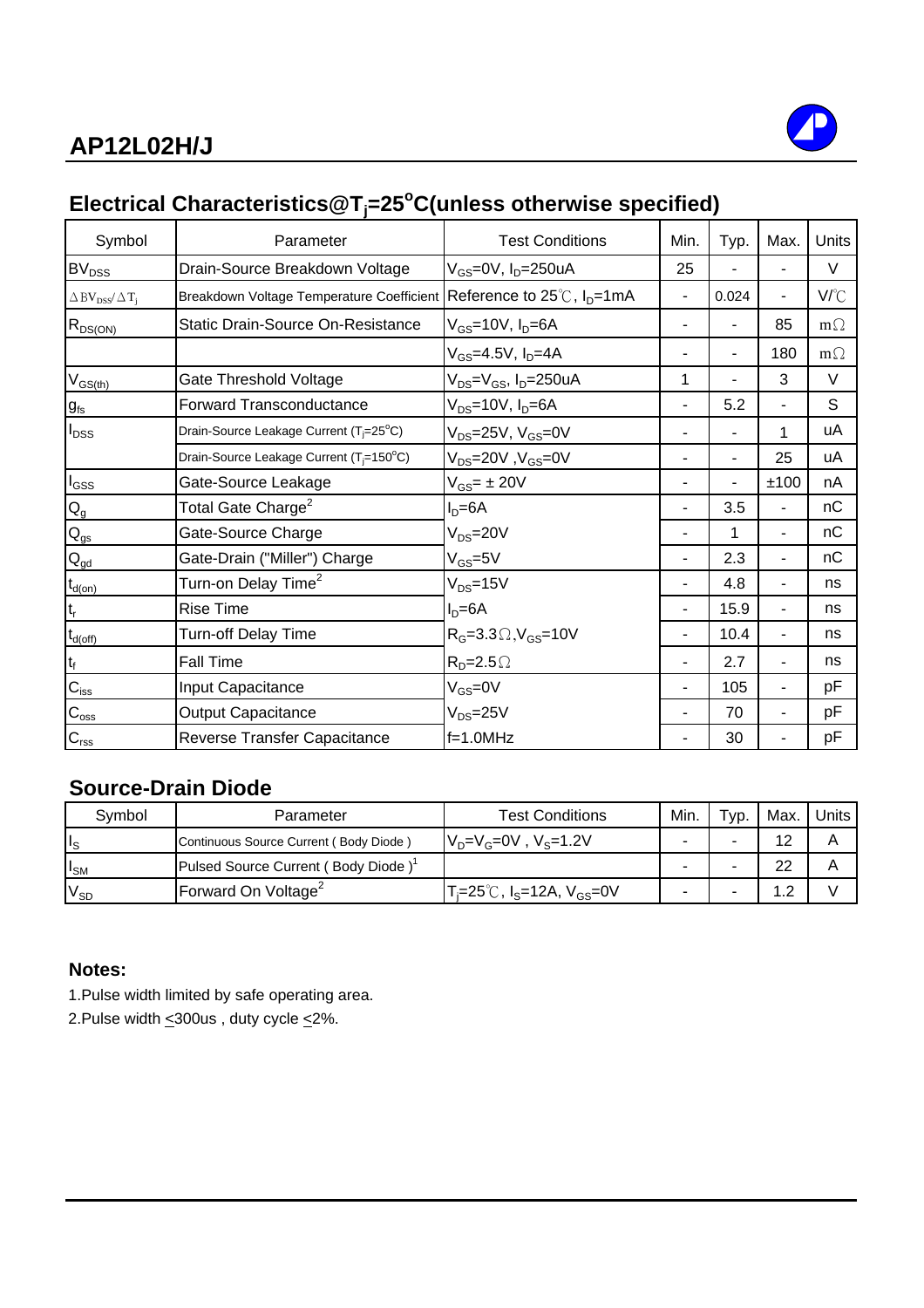

*RDS(ON) (m*

Ω*)*



 **Fig 1. Typical Output Characteristics Fig 2. Typical Output Characteristics**





 **Fig 3. On-Resistance v.s. Gate Voltage Fig 4. Normalized On-Resistance**

 **v.s. Junction Temperature**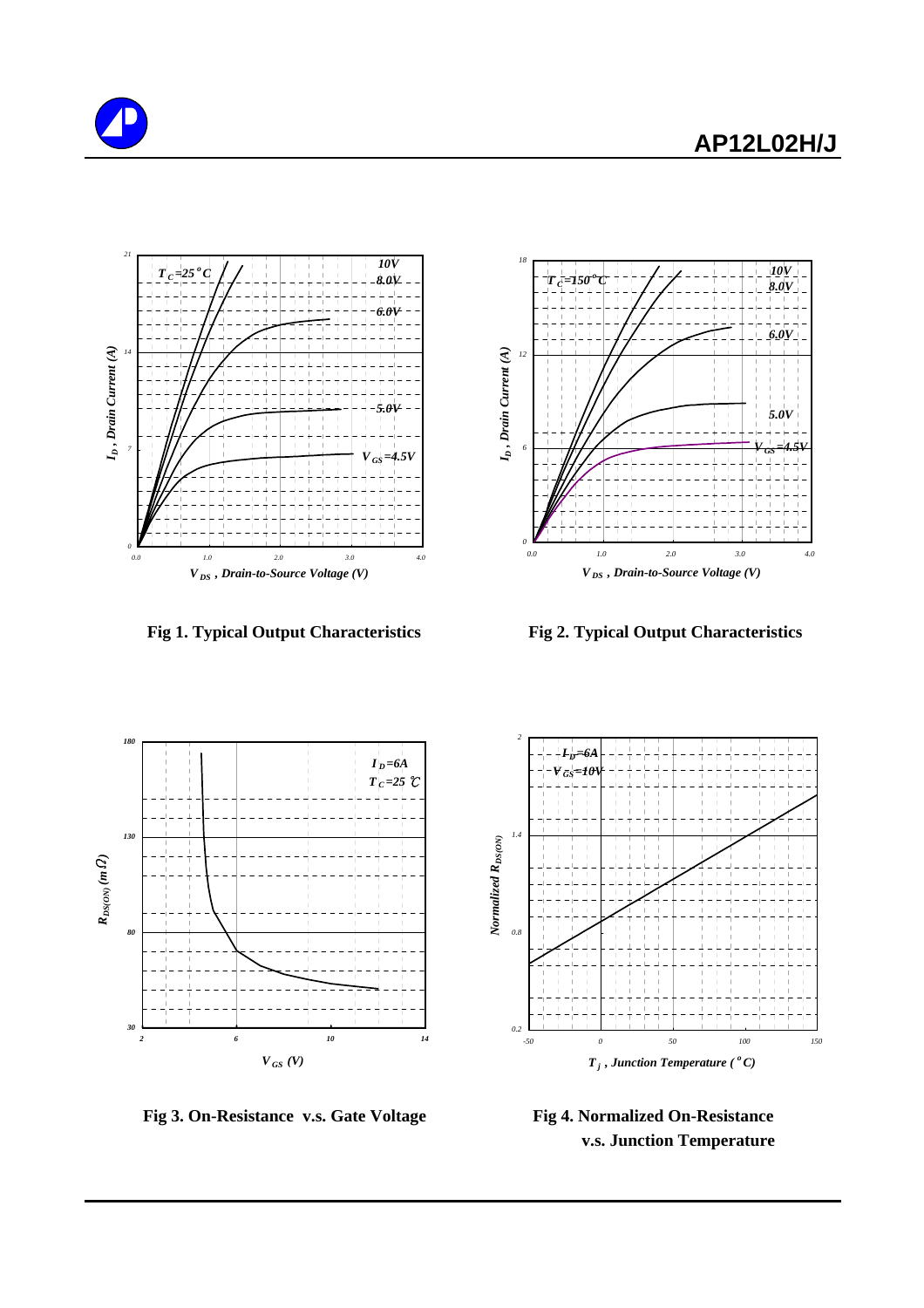











Fig 7. Maximum Safe Operating Area Fig 8. Effective Transient Thermal Impedance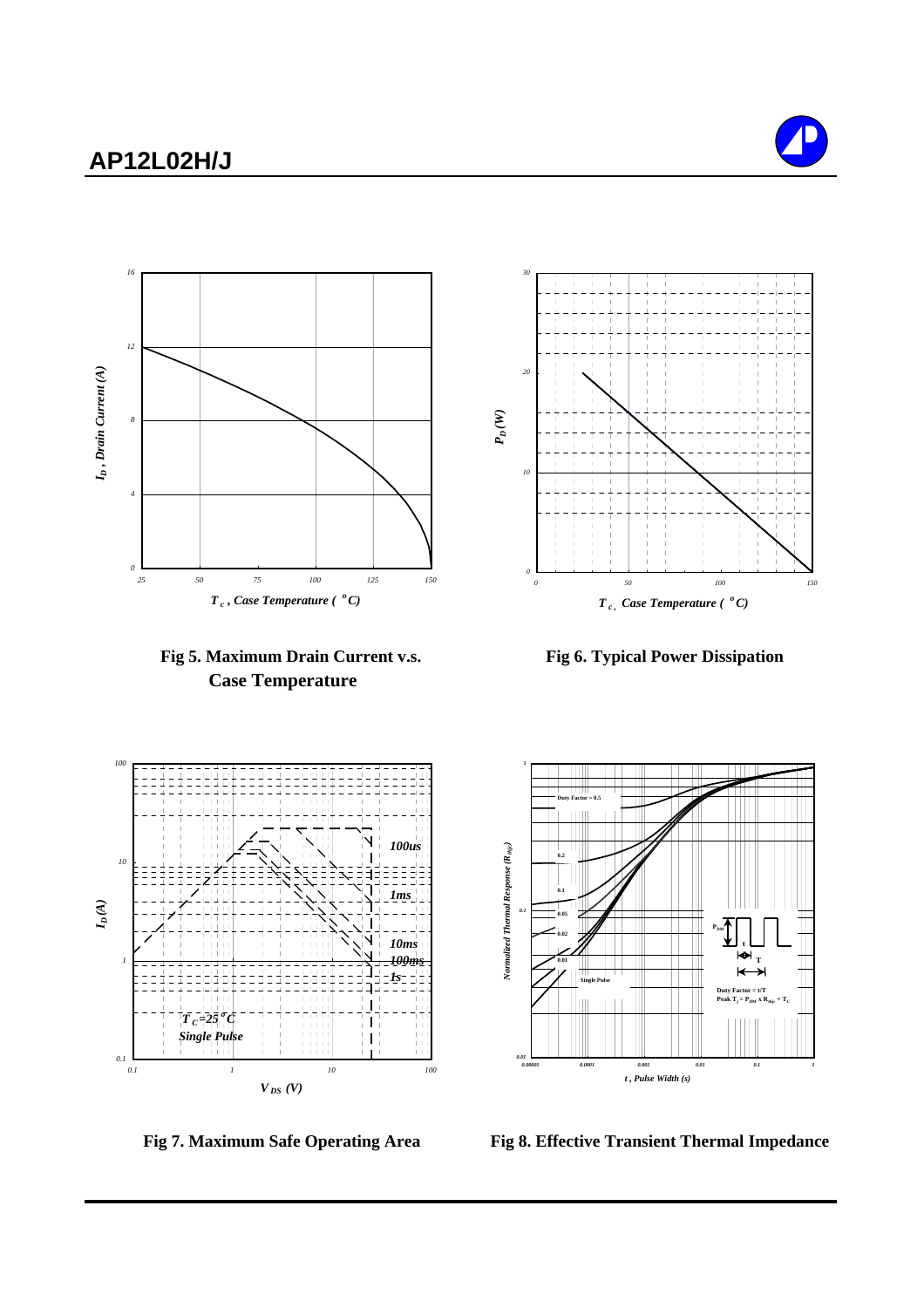





 **Fig 9. Gate Charge Characteristics Fig 10. Typical Capacitance Characteristics**





Fig 11. Forward Characteristic of Fig 12. Gate Threshold Voltage v.s. **Reverse Diode Junction Temperature**